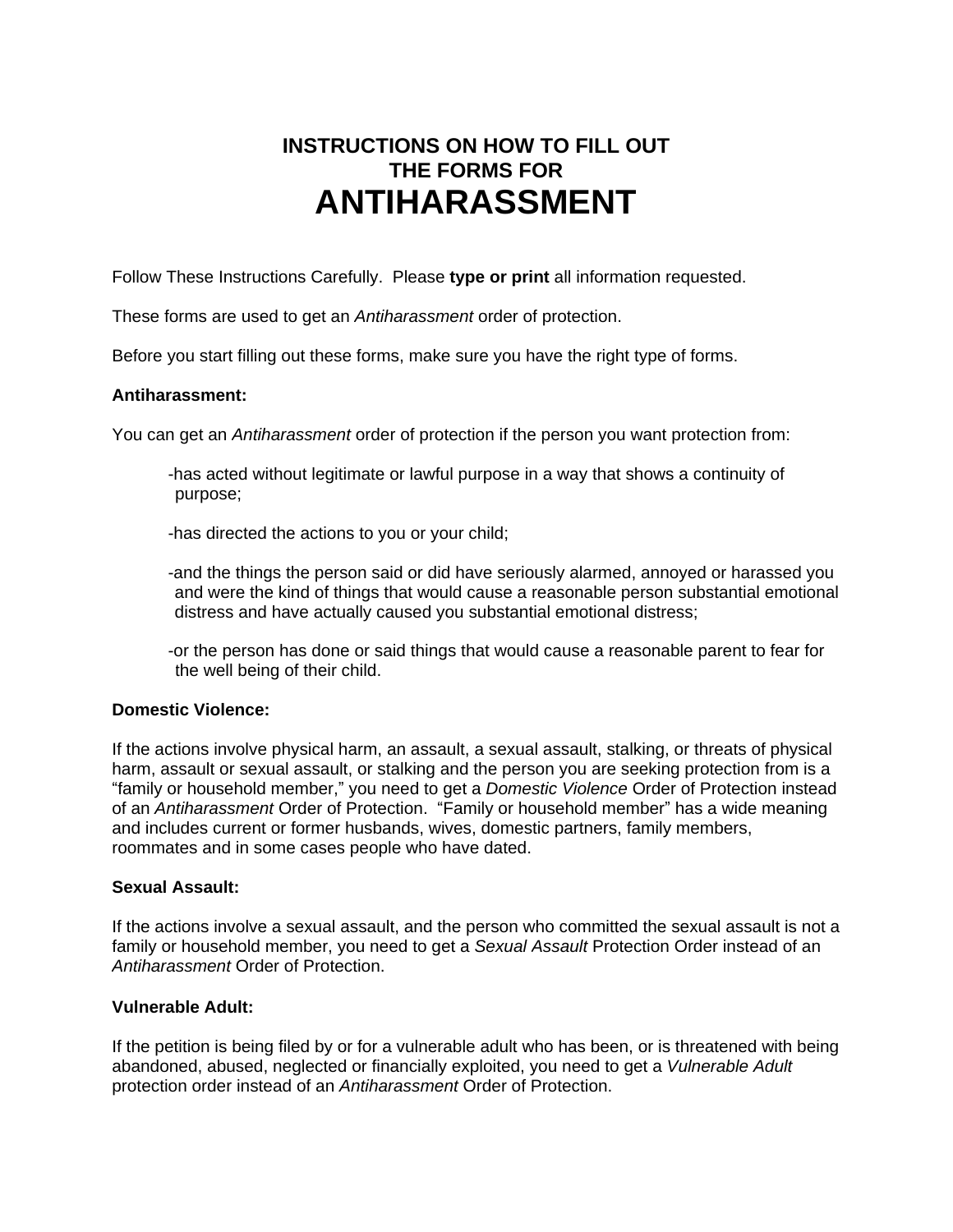## Get More Information:

If you are not sure which petition is best for you, look at all the forms. Each set has a more detailed explanation of whom they apply to. All of the forms are available from the Clerk of the Court, from [www.courts.wa.gov/forms](http://www.courts.wa.gov/forms), and from www.washingtonlawhelp.org.

## Where should you file your case?

Generally, you must file your case in the district court; but there are some exceptions when you must file your case in superior court:

- the Respondent is under the age of 18 years;
- a superior court has exercised or is exercising jurisdiction over a proceeding involving you and the other party;
- the case would interfere with respondent's care, control or custody of respondent's minor child; or

In this case, you would need to file under a Divorce, Third Party Custody, Parentage, CHINS, or ARY Action.

 your case involves disputes over title, ownership, or possession of real property; such as landlord tenant, boundary dispute.

In this case, you would need to file a Summons and Complaint (or if married to respondent, under a Divorce Action).

If you are ready to ask for an *Antiharassment* protection order, continue with the instructions.

\_\_\_\_\_\_\_\_\_\_\_\_\_\_\_\_\_\_\_\_\_\_\_\_\_\_\_\_\_\_\_\_\_\_\_\_\_\_\_\_\_\_\_\_\_\_\_\_\_\_\_\_\_\_\_\_\_\_\_\_\_\_\_\_\_\_\_\_\_\_

\_\_\_\_\_\_\_\_\_\_\_\_\_\_\_\_\_\_\_\_\_\_\_\_\_\_\_\_\_\_\_\_\_\_\_\_\_\_\_\_\_\_\_\_\_\_\_\_\_\_\_\_\_\_\_\_\_\_\_\_\_\_\_\_\_\_\_\_\_\_

\_\_\_\_\_\_\_\_\_\_\_\_\_\_\_\_\_\_\_\_\_\_\_\_\_\_\_\_\_\_\_\_\_\_\_\_\_\_\_\_\_\_\_\_\_\_\_\_\_\_\_\_\_\_\_\_\_\_\_\_\_\_\_\_\_\_\_\_\_\_

\_\_\_\_\_\_\_\_\_\_\_\_\_\_\_\_\_\_\_\_\_\_\_\_\_\_\_\_\_\_\_\_\_\_\_\_\_\_\_\_\_\_\_\_\_\_\_\_\_\_\_\_\_\_\_\_\_\_\_\_\_\_\_\_\_\_\_\_\_\_

## Step 1 – **Fill in the Heading of Each Form**.

You are the **Petitioner**. The person who is harassing you is the **Respondent**. Your name and the respondent's name should be filled in the heading of each form.

## Step 2 – **Waiver of Filing Fees and Surcharges**

If you have funds to pay fees and you are not seeking protection from someone who has stalked, sexually assaulted you or committed acts of domestic violence against you, skip to step 3.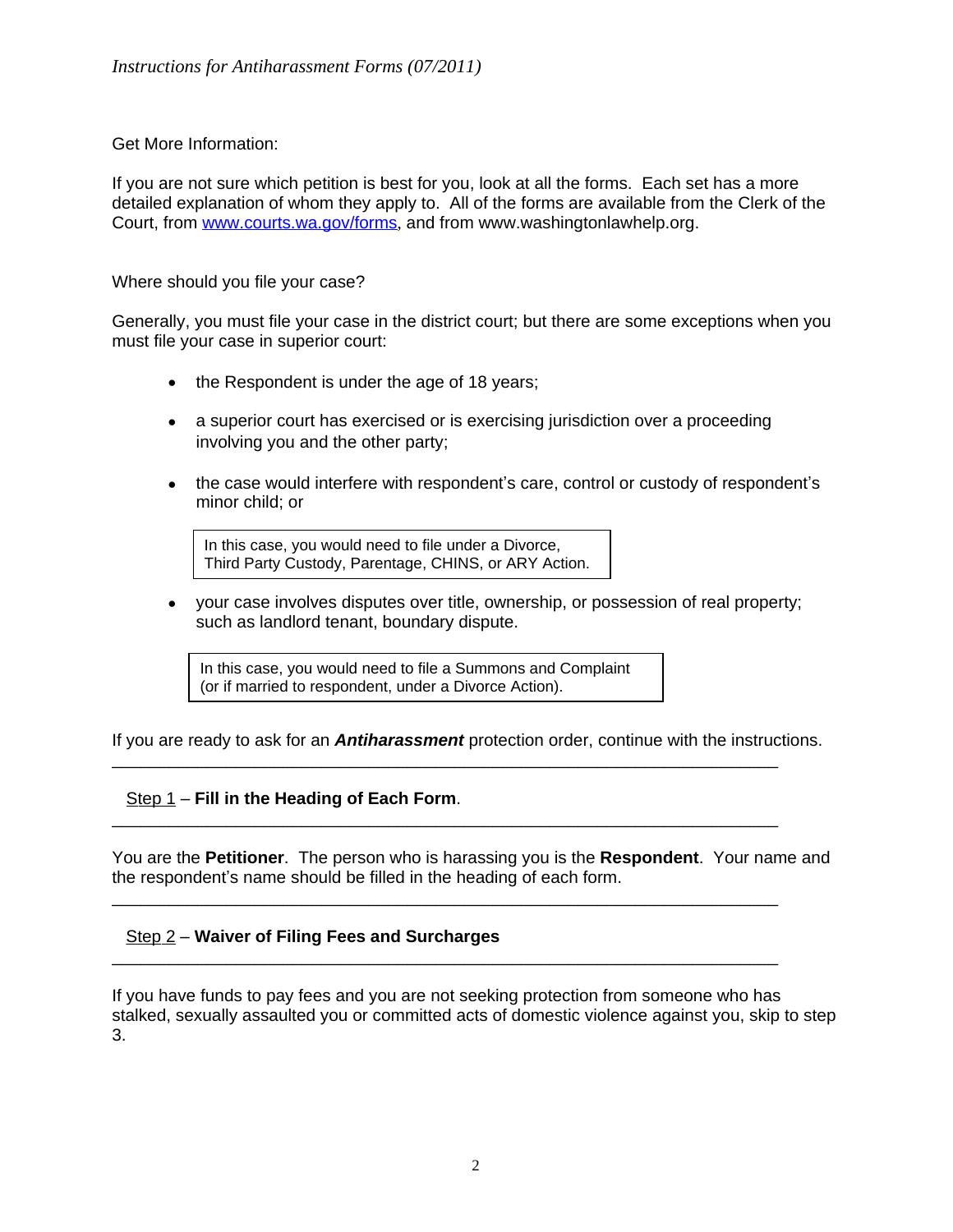- (1) Motion and Declaration for Waiver of Filing Fees and Surcharges Harassment WPF UH-02.0100
	- A. If you cannot pay the fees in your case:

Check paragraph 2.1 to ask the court to waive filing fees and surcharges if you cannot afford to pay them. In the declaration, check the first box in paragraph 3.1 and make sure you complete the Financial Statement – Harassment, form UH 02.0110. If there is more information you want the court to know about your finances, check the second check box in paragraph 3.1 and write or print the information you want the court to know.

B. If you are seeking protection from someone who has stalked, sexually assaulted or committed acts of domestic violence against you or the minor(s) listed in your petition, you may ask the court to waive fees in your case whether or not you have the funds to pay filing fees, court costs or service fees:

Check paragraph 2.2 and then check the sub-box that describes the type of harm you are seeking protection from. Also check the box that applies in paragraph 3.2.

(2) Financial Statement – Harassment - WPF UH-02.0110

If you are asking the court to waive filing fees and surcharges because you cannot afford to pay them, fill in as much information as you can in the Financial Statement. File this form with your motion.

#### Step 3 – **Petition for an Order for Protection - Harassment** - WPF UH-02.0200 \_\_\_\_\_\_\_\_\_\_\_\_\_\_\_\_\_\_\_\_\_\_\_\_\_\_\_\_\_\_\_\_\_\_\_\_\_\_\_\_\_\_\_\_\_\_\_\_\_\_\_\_\_\_\_\_\_\_\_\_\_\_\_\_\_\_\_\_\_\_

\_\_\_\_\_\_\_\_\_\_\_\_\_\_\_\_\_\_\_\_\_\_\_\_\_\_\_\_\_\_\_\_\_\_\_\_\_\_\_\_\_\_\_\_\_\_\_\_\_\_\_\_\_\_\_\_\_\_\_\_\_\_\_\_\_\_\_\_\_\_

Your request for an order for protection starts by filing a petition with the court.

Questions to screen for the court's jurisdiction:

Answer the questions in the box at the beginning of the petition. If you answer "yes" to questions 1, 2, 3, 4, or 5, you need to file your petition in superior court. If you answer "yes" to 6 and 7, you need to file a petition for a *Domestic Violence* Order for Protection instead.

#### Complete the rest of the form:

Provide the information requested in paragraphs 1 through 5 of the petition. In paragraph 2, check the box that applies to you. If you are the victim of unlawful harassment and you are the parent of a child under age 18, who is in need of protection, you may check both boxes. The questions in paragraph 3 are to help the court determine whether it has jurisdiction to proceed with your petition. If none of the boxes apply to your situation, leave all of the boxes in paragraph 3 blank. Paragraph 4 asks for information about minors needing protection. The name, age, race, and sex of the child is needed to help the court avoid issuing a protection order that contradicts another protection order. Paragraph 5 asks for other court cases or protection orders involving you and the respondent. This information is also required to help the court avoid issuing a protection order that contradicts another protection order.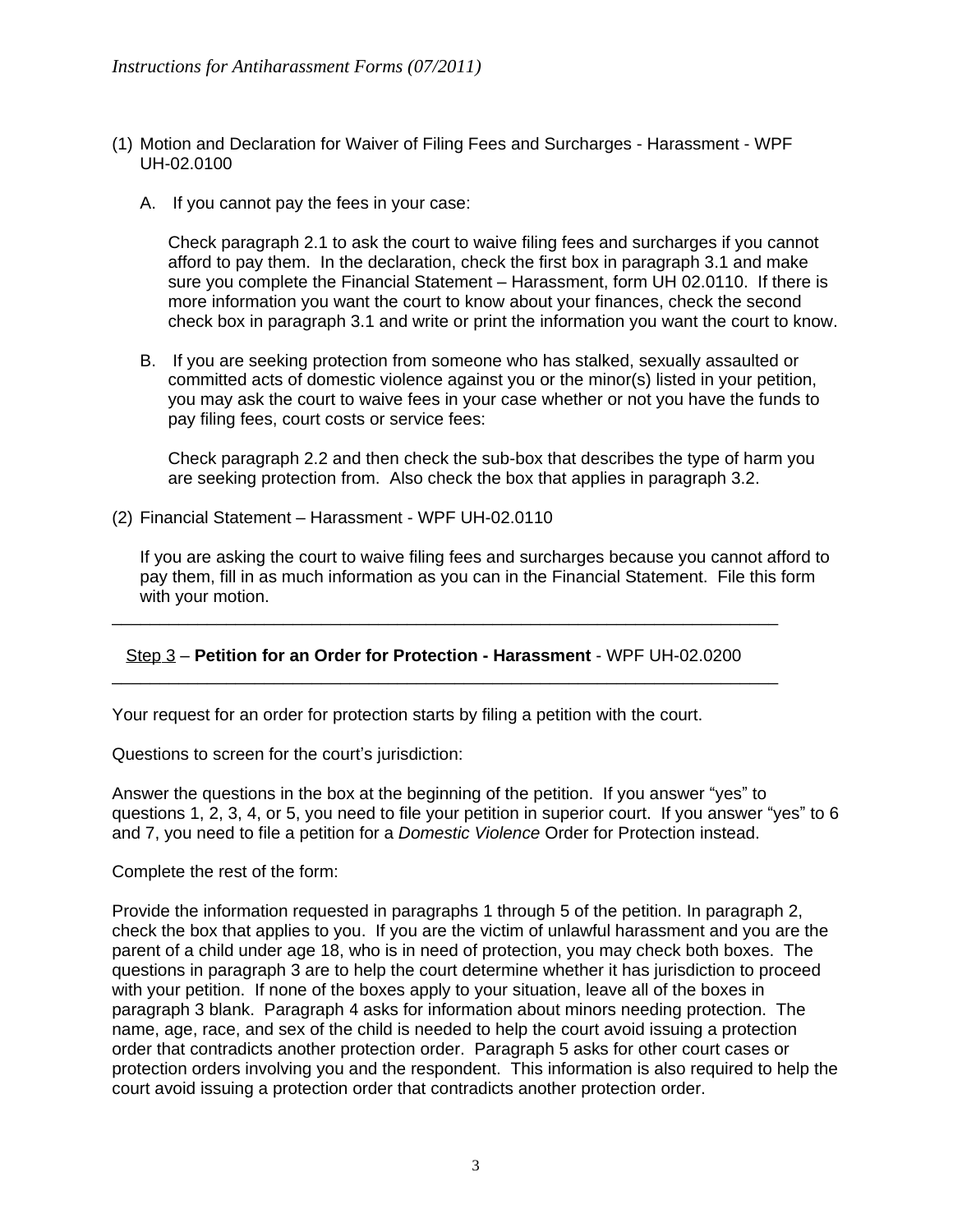In the next section, you may ask for the relief you need. If an emergency exists and you might suffer great and irreparable harm if a temporary restraining order is not issued immediately, you may request a temporary order that will last fourteen (14) days. To request a temporary order, check the box next to the protection you are requesting, in the left-hand column. If you request a temporary order, you must tell the court in a statement the reasons why you feel that you might suffer great and irreparable harm if a temporary restraining order is not issued immediately. To request an order for protection, check the box in the second column for the type of protection you are requesting. For both orders you may check more than one box.

In the **Statement** section, you are asked to tell the court why you are requesting an order for protection. Enough information should be provided in the declaration to allow the judge or commissioner to decide whether an order for protection should be issued. You can assist the judge or commissioner in making this determination by listing the approximate dates and places the harassment occurred and by briefly describing how the respondent harassed you. Remember, if you requested a 14-day temporary protection order, you must also tell the court in your statement the reasons why you feel that you might suffer great and irreparable harm if a temporary protection order is not issued immediately.

When you finish your statement, complete the certification at the bottom of page 2 of the petition. You must fill in the city and state where you are signing the petition.

\_\_\_\_\_\_\_\_\_\_\_\_\_\_\_\_\_\_\_\_\_\_\_\_\_\_\_\_\_\_\_\_\_\_\_\_\_\_\_\_\_\_\_\_\_\_\_\_\_\_\_\_\_\_\_\_\_\_\_\_\_\_\_\_\_\_\_\_\_\_

\_\_\_\_\_\_\_\_\_\_\_\_\_\_\_\_\_\_\_\_\_\_\_\_\_\_\_\_\_\_\_\_\_\_\_\_\_\_\_\_\_\_\_\_\_\_\_\_\_\_\_\_\_\_\_\_\_\_\_\_\_\_\_\_\_\_\_\_\_\_

\_\_\_\_\_\_\_\_\_\_\_\_\_\_\_\_\_\_\_\_\_\_\_\_\_\_\_\_\_\_\_\_\_\_\_\_\_\_\_\_\_\_\_\_\_\_\_\_\_\_\_\_\_\_\_\_\_\_\_\_\_\_\_\_\_\_\_\_\_\_

\_\_\_\_\_\_\_\_\_\_\_\_\_\_\_\_\_\_\_\_\_\_\_\_\_\_\_\_\_\_\_\_\_\_\_\_\_\_\_\_\_\_\_\_\_\_\_\_\_\_\_\_\_\_\_\_\_\_\_\_\_\_\_\_\_\_\_\_\_\_

Below your signature, you need to list an address where the respondent can arrange to have you served with legal documents. You may list an address that is not your residential address where you agree to accept legal documents.

Step 4 - **Confidential Information Form** – WPF UH-01.0600, **Addendum to Confidential Information Form** – WPF UH-01.0610.

The Confidential Information Forms gives the court the information it needs to correctly enter your case in the judicial information system. Complete the information requested. If you are listing more than two children in the petition, use an Addendum to Confidential Information form to provide information about additional children.

Step 5 – **Law Enforcement Information Sheet** - WPF All Cases-01.0400.

The Law Enforcement Information Sheet provides law enforcement officials with information that will assist them in serving your papers and enforcing your order. **This form is confidential and will not be served on the respondent**. This form must be completed in every case.

The Law Enforcement Information Sheet provides law enforcement officials with detailed information about the respondent. The Law Enforcement Information Sheet goes out to the law enforcement agency serving the Order of Protection on the respondent. **The information contained on the form is for law enforcement and court officials only**. Your address and phone number will not be shown or given to the respondent. If you want your address to remain